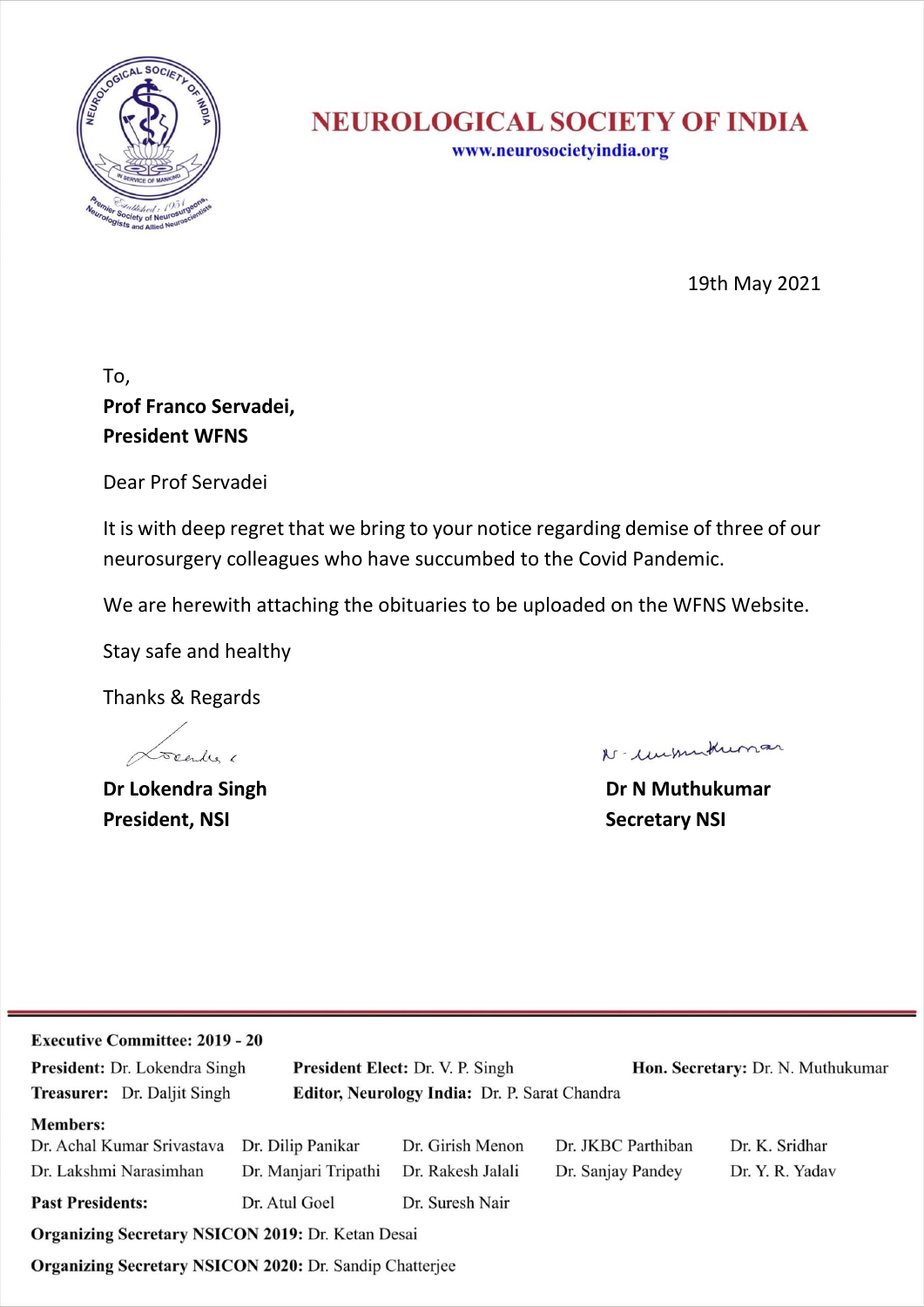

#### **NEUROLOGICAL SOCIETY OF INDIA** www.neurosocietyindia.org

**Dr. Alok Gupta** (17.10.1963 - 15.05.2021)



succumbed to COVID on 16.5.21

He did his MBBS MS from Gwalior and had joined PGI Chandigarh before deciding to shift to Delhi

Dr. Gupta did his residency in Neurosurgery at GIPMER (G B Pant Hospital) Delhi University from 1994 to1995 and was loved by his colleagues for his sincerity and devotion.

He was sober person who had a soft-spoken voice which would tide over any difficult situation with his natural gifted alluring smile. Full of compassion, he would always reach before time in department and had extreme urge to learn and do new procedures by putting extra labour and time for it.

After his MCh, he trained in stereotaxy from Singapore, DBS at Amsterdam Netherlands under Prof D ABosch, later advance training under Prof Bjorn Meyerson at Stockholm Sweden. He was first to bring and popularize Neuromodulation in North India. He worked at VIMHANS Delhi before moving to Faridabad.

| <b>Executive Committee: 2019 - 20</b>                                               |                      |                                         |                                   |                 |  |
|-------------------------------------------------------------------------------------|----------------------|-----------------------------------------|-----------------------------------|-----------------|--|
| <b>President:</b> Dr. Lokendra Singh                                                |                      | <b>President Elect: Dr. V. P. Singh</b> | Hon. Secretary: Dr. N. Muthukumar |                 |  |
| Editor, Neurology India: Dr. P. Sarat Chandra<br><b>Treasurer:</b> Dr. Daljit Singh |                      |                                         |                                   |                 |  |
| <b>Members:</b>                                                                     |                      |                                         |                                   |                 |  |
| Dr. Achal Kumar Srivastava                                                          | Dr. Dilip Panikar    | Dr. Girish Menon                        | Dr. JKBC Parthiban                | Dr. K. Sridhar  |  |
| Dr. Lakshmi Narasimhan                                                              | Dr. Manjari Tripathi | Dr. Rakesh Jalali                       | Dr. Sanjay Pandey                 | Dr. Y. R. Yadav |  |
| <b>Past Presidents:</b>                                                             | Dr. Atul Goel        | Dr. Suresh Nair                         |                                   |                 |  |
| Organizing Secretary NSICON 2019: Dr. Ketan Desai                                   |                      |                                         |                                   |                 |  |
| Organizing Secretary NSICON 2020: Dr. Sandip Chatterjee                             |                      |                                         |                                   |                 |  |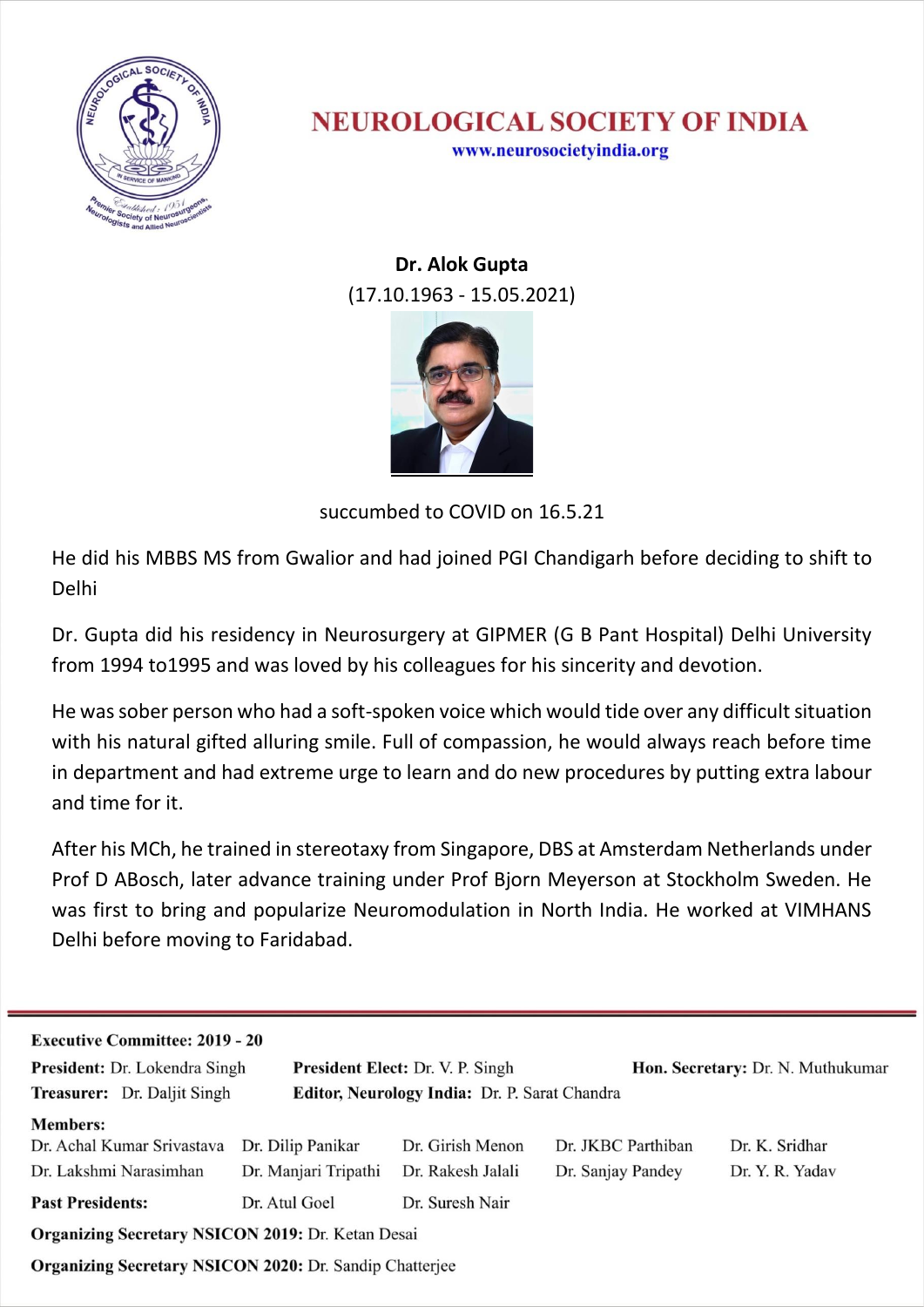

He had the credit to have performed first DBS in Asia for OCD. He had done DBS for Parkinson disease in 1998 in India and for refractory epilepsy in 2012.He was so passionate about learning that he would not hesitate in going to any junior level colleague to learn any new skill, which would enrich his domain for the benefit of patient and that made a distinct personality who will chase his dreams to make realizations in life.

All through his life, he fought bravely with circumstances, his illness, life and death experiences to reach at top spiritually and accomplished the goal of being a great human being. He wrote his autobiography "the Dream Chaser in 2018. He was a fighter, came out from difficult situations gracefully, with flying colours several times in life and had set rolling example for young neurosurgeon in India.

He is survived by his wife who is Ophalmologist, a son and daughter who is also a Doctor.

**Dr. Daljit Dingh HOD of Neurosurgery, GIPMER, Delhi**

| <b>Executive Committee: 2019 - 20</b>                                               |                      |                                         |                                   |                 |
|-------------------------------------------------------------------------------------|----------------------|-----------------------------------------|-----------------------------------|-----------------|
| President: Dr. Lokendra Singh                                                       |                      | <b>President Elect: Dr. V. P. Singh</b> | Hon. Secretary: Dr. N. Muthukumar |                 |
| <b>Treasurer:</b> Dr. Daljit Singh<br>Editor, Neurology India: Dr. P. Sarat Chandra |                      |                                         |                                   |                 |
| <b>Members:</b>                                                                     |                      |                                         |                                   |                 |
| Dr. Achal Kumar Srivastava                                                          | Dr. Dilip Panikar    | Dr. Girish Menon                        | Dr. JKBC Parthiban                | Dr. K. Sridhar  |
| Dr. Lakshmi Narasimhan                                                              | Dr. Manjari Tripathi | Dr. Rakesh Jalali                       | Dr. Sanjay Pandey                 | Dr. Y. R. Yadav |
| <b>Past Presidents:</b>                                                             | Dr. Atul Goel        | Dr. Suresh Nair                         |                                   |                 |
| Organizing Secretary NSICON 2019: Dr. Ketan Desai                                   |                      |                                         |                                   |                 |
| <b>Organizing Secretary NSICON 2020: Dr. Sandin Chatteriee</b>                      |                      |                                         |                                   |                 |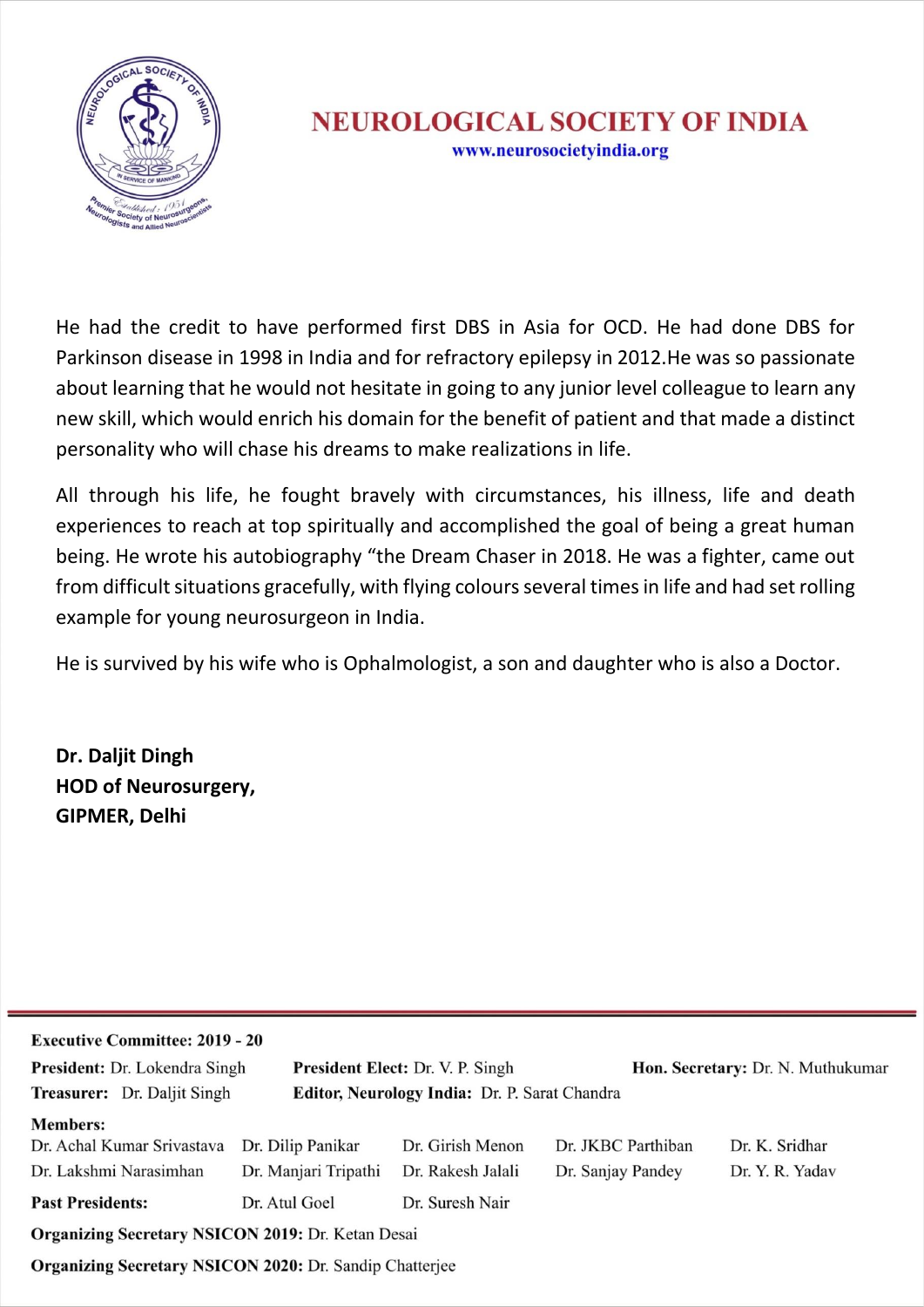

#### **NEUROLOGICAL SOCIETY OF INDIA** www.neurosocietyindia.org



**Dr Anmol Tayal** was consultant neurosurgeon at NM Hospital, Ghaziabad. He was CPMT topper, joined MBBS at KGMU, Lucknow in 1989, did MS (general surgery) from GSVM, Kanpur and MCh (neurosurgery) from KGMU, Lucknow.

Dr Tayal succumbed to Covid. He is survived by his wife and two kids.

May God grant eternal peace to his soul and give strength and courage to whole family to bear this unfortunate, untimely and irreparable loss.

**Dr Bal Krishna Ojha HOD of Neurosurgery King George Medical College, Lucknow**

| <b>Executive Committee: 2019 - 20</b>                                        |                      |                                         |                                   |                 |
|------------------------------------------------------------------------------|----------------------|-----------------------------------------|-----------------------------------|-----------------|
| <b>President:</b> Dr. Lokendra Singh                                         |                      | <b>President Elect: Dr. V. P. Singh</b> | Hon. Secretary: Dr. N. Muthukumar |                 |
| Treasurer: Dr. Daljit Singh<br>Editor, Neurology India: Dr. P. Sarat Chandra |                      |                                         |                                   |                 |
| <b>Members:</b>                                                              |                      |                                         |                                   |                 |
| Dr. Achal Kumar Srivastava                                                   | Dr. Dilip Panikar    | Dr. Girish Menon                        | Dr. JKBC Parthiban                | Dr. K. Sridhar  |
| Dr. Lakshmi Narasimhan                                                       | Dr. Manjari Tripathi | Dr. Rakesh Jalali                       | Dr. Sanjay Pandey                 | Dr. Y. R. Yadav |
| <b>Past Presidents:</b>                                                      | Dr. Atul Goel        | Dr. Suresh Nair                         |                                   |                 |
| Organizing Secretary NSICON 2019: Dr. Ketan Desai                            |                      |                                         |                                   |                 |
| <b>Organizing Secretary NSICON 2020: Dr. Sandip Chatterjee</b>               |                      |                                         |                                   |                 |